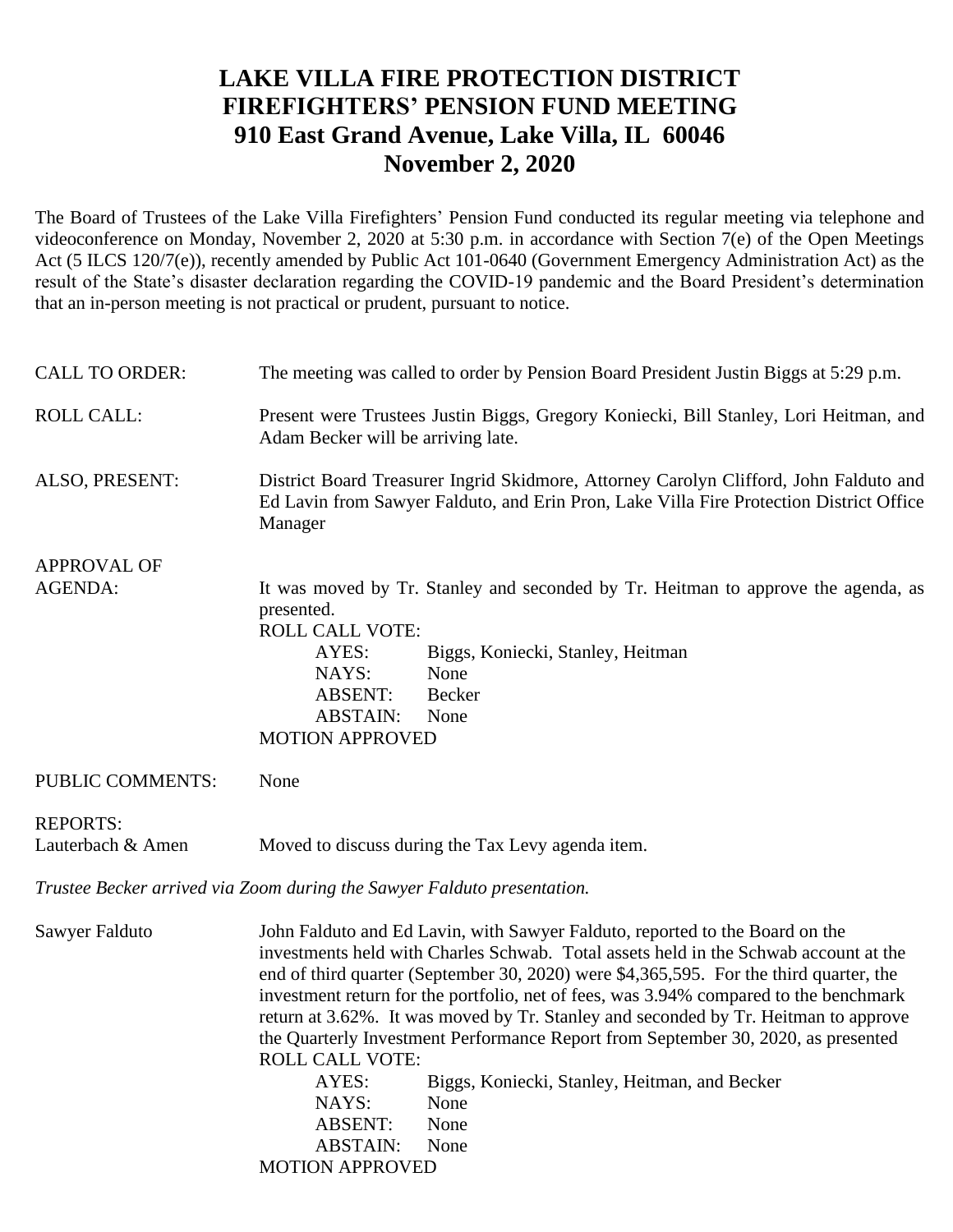| Information from Firefighters'<br>Pension Investment Fund on<br><b>Board Elections and</b><br>Training: | Attorney Clifford advised the Board on information regarding the new consolidated<br>Pension Board elections. Attorney Clifford let the Board know that the first 2 hours of<br>training is on the website and the last 2 hours will be available on November 10 <sup>th</sup> . Once<br>completed, the Trustees need to send their certificate to Erin for their file.                                          |  |
|---------------------------------------------------------------------------------------------------------|------------------------------------------------------------------------------------------------------------------------------------------------------------------------------------------------------------------------------------------------------------------------------------------------------------------------------------------------------------------------------------------------------------------|--|
| <b>APPROVAL OF</b>                                                                                      |                                                                                                                                                                                                                                                                                                                                                                                                                  |  |
| <b>MINUTES:</b>                                                                                         | It was moved by Tr. Becker and seconded by Tr. Stanley to approve the September 14,<br>2020 Pension Board Minutes, as presented.<br><b>ROLL CALL VOTE:</b><br>AYES:<br>Biggs, Koniecki, Stanley, and Becker<br>NAYS:<br>None<br>ABSENT:<br>None<br><b>ABSTAIN:</b><br>Heitman<br><b>MOTION APPROVED</b>                                                                                                          |  |
| TREASURER'S/<br><b>INVESTMENT REPORTS</b>                                                               |                                                                                                                                                                                                                                                                                                                                                                                                                  |  |
| <b>Financial Statements:</b>                                                                            | Treasurer Skidmore read the Treasurer's report from October 31, 2020 with total assets<br>It was moved by Tr. Heitman and seconded by Tr. Koniecki to<br>of \$3,931,184.12.<br>approve the Treasurer's report, as presented.<br><b>ROLL CALL VOTE:</b><br>AYES:<br>Biggs, Koniecki, Stanley, Heitman, and Becker<br>NAYS:<br>None<br>None<br><b>ABSENT:</b><br><b>ABSTAIN:</b><br>None<br><b>MOTION APPROVED</b> |  |
| Payment of Bills:                                                                                       | It was moved by Tr. Stanley and seconded by Tr. Koniecki to approve the payment of<br>bills since the September 14, 2020 meeting in the amount of \$4,965.00.<br><b>ROLL CALL VOTE:</b><br>AYES:<br>Biggs, Koniecki, Stanley, Heitman, and Becker<br>NAYS:<br>None<br>None<br><b>ABSENT:</b><br><b>ABSTAIN:</b><br>None<br><b>MOTION APPROVED</b>                                                                |  |
| Investment Policy and/or<br><b>Asset Allocation:</b>                                                    | No Action Needed.                                                                                                                                                                                                                                                                                                                                                                                                |  |
| APPLICATIONS FOR MEMBERSHIP,                                                                            |                                                                                                                                                                                                                                                                                                                                                                                                                  |  |

RETIREMENT, DISABILITY, AND/OR WITHDRAWAL FROM FUND:

Application for Membership: No Action Needed.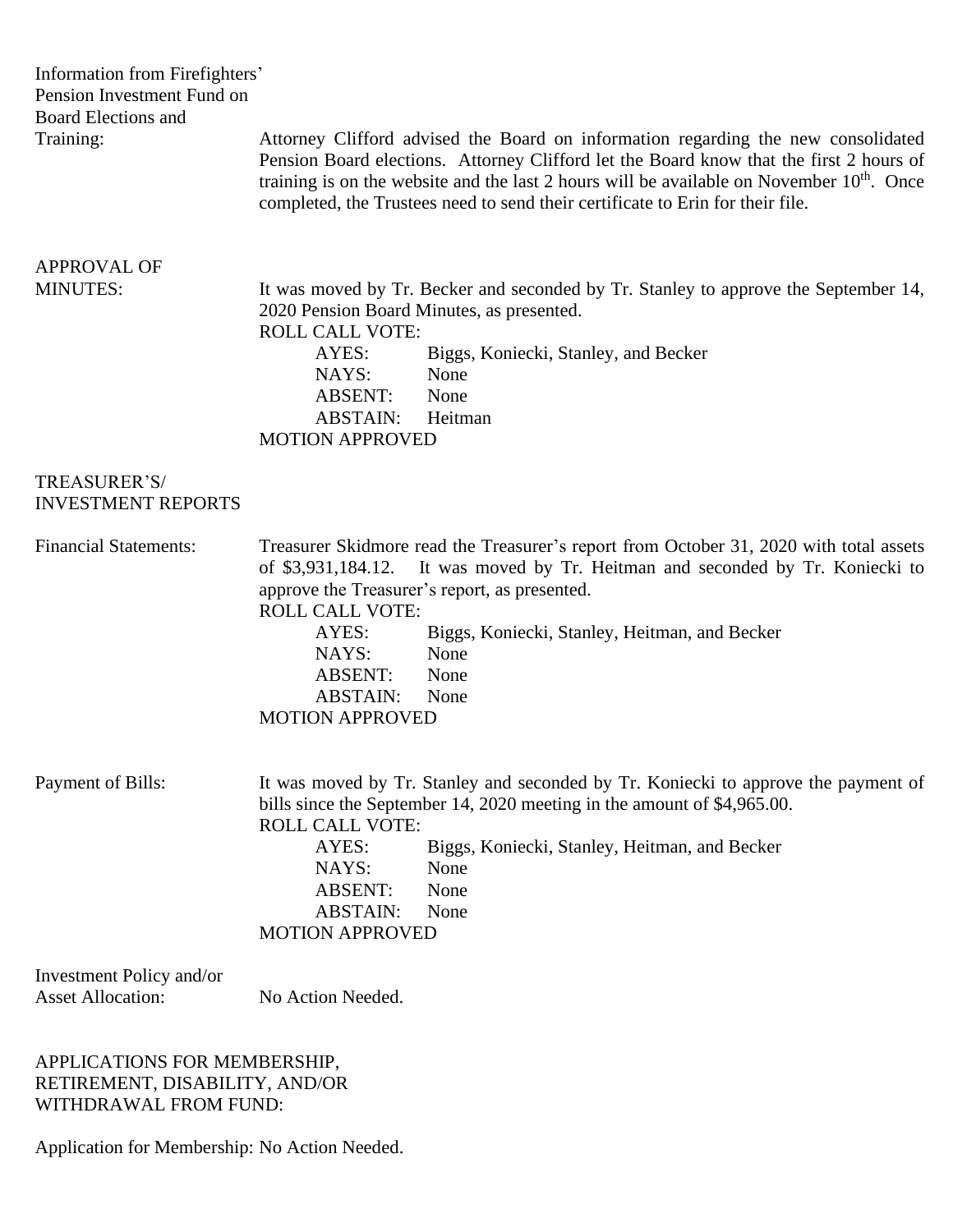| <b>Combined Creditable</b><br><b>Service Requests:</b> | Attorney Clifford advised the Board to monitor the creditable service requests from the<br>new members and acknowledge when completed by each member.                                                                                                                                                                                                                                                                                                                                                                                                                                       |
|--------------------------------------------------------|---------------------------------------------------------------------------------------------------------------------------------------------------------------------------------------------------------------------------------------------------------------------------------------------------------------------------------------------------------------------------------------------------------------------------------------------------------------------------------------------------------------------------------------------------------------------------------------------|
| Military Service Purchase<br>Requests:                 | Lt. Perez has decided not to purchase military service at this time.                                                                                                                                                                                                                                                                                                                                                                                                                                                                                                                        |
| <b>OLD BUSINESS</b>                                    |                                                                                                                                                                                                                                                                                                                                                                                                                                                                                                                                                                                             |
| <b>Draft of Board Rules:</b>                           | Attorney Clifford reviewed the updates to the Board Minutes. It was moved by Tr.<br>Koniecki and seconded by Tr. Heitman to adopt Resolution 2020-02 Amending the<br>Pension Board Rules, as presented.<br><b>ROLL CALL VOTE:</b><br>AYES:<br>Biggs, Koniecki, Stanley, Heitman, and Becker<br>NAYS:<br>None<br><b>ABSENT:</b><br>None<br><b>ABSTAIN:</b><br>None<br><b>MOTION APPROVED</b>                                                                                                                                                                                                 |
| <b>NEW BUSINESS</b>                                    |                                                                                                                                                                                                                                                                                                                                                                                                                                                                                                                                                                                             |
| <b>DOI</b> Annual Statement:                           | The DOI Annual Statement was review by Trustee Heitman and submitted. It was<br>moved by Tr. Biggs and seconded by Tr. Koniecki to approve DOI Annual Statement<br>filing.<br><b>ROLL CALL VOTE:</b><br>AYES:<br>Biggs, Koniecki, Stanley, Heitman, and Becker<br>NAYS:<br>None<br><b>ABSENT:</b><br>None<br><b>ABSTAIN:</b><br>None<br><b>MOTION APPROVED</b>                                                                                                                                                                                                                              |
| Tax Levy<br>Recommendation:                            | It was moved by Tr. Heitman and seconded by Tr. Stanley to approve the Levy<br>recommendation of \$849,707<br><b>ROLL CALL VOTE:</b><br>AYES:<br>Biggs, Koniecki, Stanley, and Heitman<br>Becker<br>NAYS:<br><b>ABSENT:</b><br>None<br><b>ABSTAIN:</b><br>None<br><b>MOTION APPROVED</b><br>It was moved by Tr. Biggs and seconded by Tr. Stanley to certify the Municipal<br>Compliance Report, as presented.<br>ROLL CALL VOTE:<br>Biggs, Koniecki, Stanley, Heitman, and Becker<br>AYES:<br>NAYS:<br>None<br><b>ABSENT:</b><br>None<br><b>ABSTAIN:</b><br>None<br><b>MOTION APPROVED</b> |